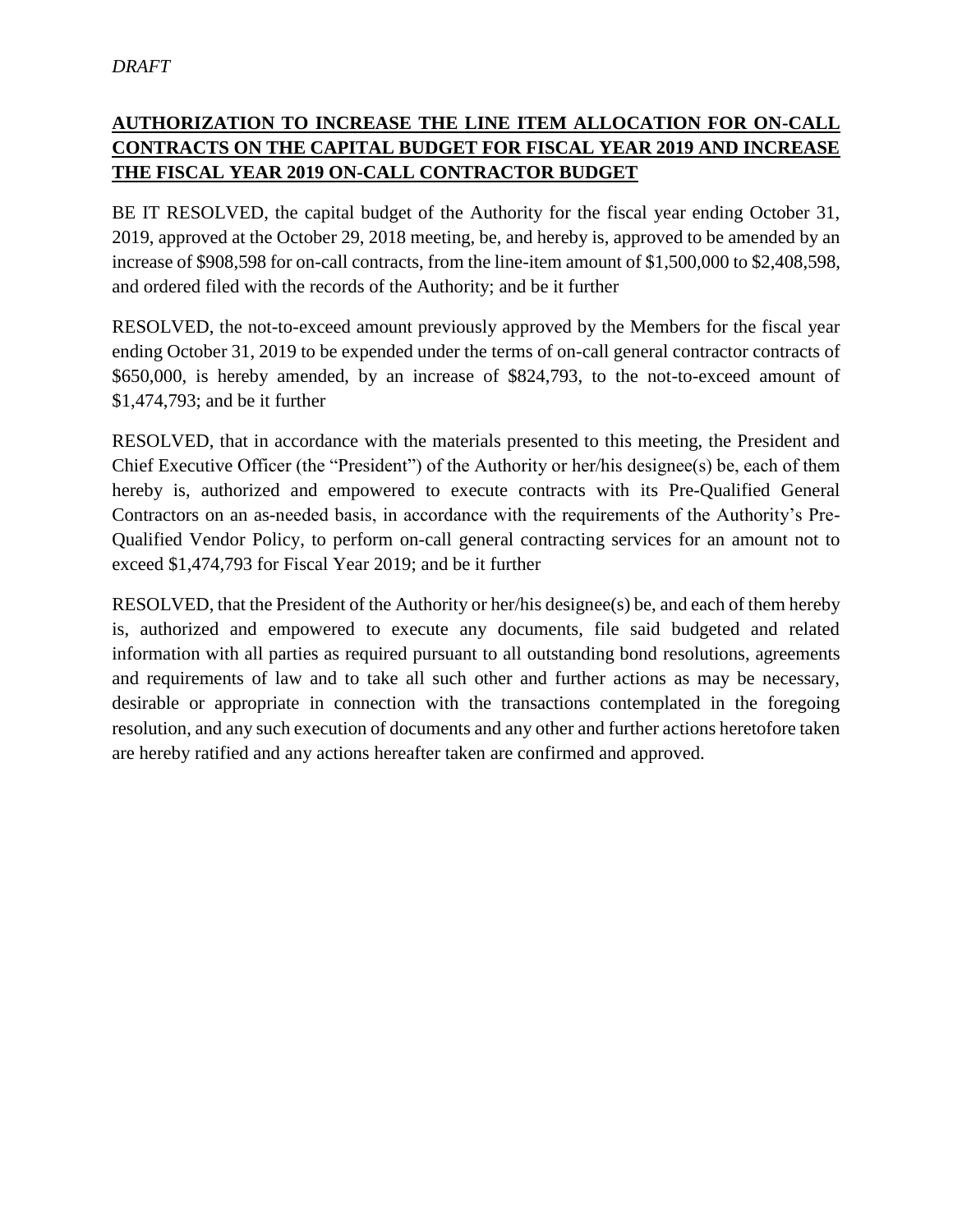## **AUTHORIZATION TO EXECUTE AN AMENDMENT, IN THE FORM OF A CHANGE ORDER (THE "AMENDMENT") WITH GREENWAY USA, L.L.C ("GREENWAY") FOR THE P.S./I.S. 89 PLAYGROUND RESTORATION & MODIFICATION PROJECT**

BE IT RESOLVED, that in accordance with the materials submitted at this Board meeting, the President and Chief Executive Officer (the "President") of the Battery Park City Authority (the "Authority") or his/her designee(s) be, and each of them hereby is, authorized and empowered to execute an amendment, in the form of a charge order, to increase the value of the contract with Greenway for the P.S./I.S.89 Playground Restoration & Modification Project by \$4,323.26, from the lump-sum amount of \$497,440.00 to the lump-sum amount of \$501,763.26; and,

RESOLVED, that the President or his/her designee(s), and each of them hereby is, authorized and empowered to execute and deliver the Amendment on behalf of the Authority, subject to such changes as the officer or officers executing the Amendment shall, with the advice of counsel, approve as necessary and appropriate and in the best interest of the Authority, such approval to be conclusive evidence by the execution and delivery of the Amendment; and be it further,

RESOLVED, that the President or his/her designee(s) be, and each of them hereby is, authorized and empowered to execute all such other and further documents, and to take all such other and further actions as may be necessary, desirable or appropriate, in connection with the transactions contemplated in the foregoing resolutions, and any such execution of documents and any other and further actions heretofore taken are hereby ratified, and any actions hereafter taken are confirmed and approved.